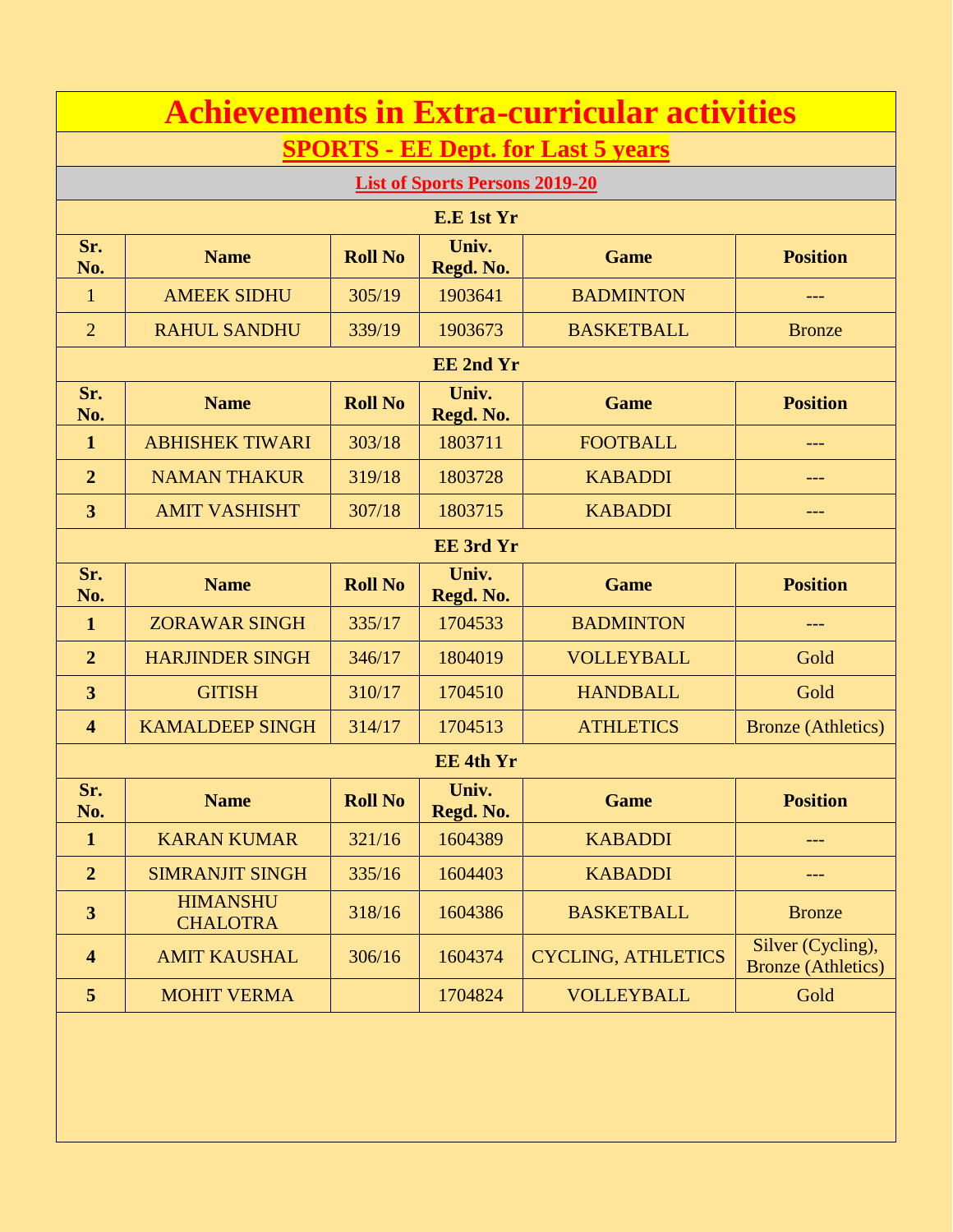| <b>List of Sports Persons 2018-19</b> |                                   |                |                    |                                       |                                                    |  |
|---------------------------------------|-----------------------------------|----------------|--------------------|---------------------------------------|----------------------------------------------------|--|
| <b>EE 1st Yr</b>                      |                                   |                |                    |                                       |                                                    |  |
| Sr.<br>No.                            | <b>Name</b>                       | <b>Roll No</b> | Univ.<br>Regd. No. | <b>Game</b>                           | <b>Position</b>                                    |  |
| $\mathbf{1}$                          | <b>NAMAN THAKUR</b>               | 319/18         | 1803728            | <b>KABADDI</b>                        | $---$                                              |  |
|                                       |                                   |                | <b>EE</b> 2nd Yr   |                                       |                                                    |  |
| Sr.<br>No.                            | <b>Name</b>                       | <b>Roll No</b> | Univ.<br>Regd. No. | <b>Game</b>                           | <b>Position</b>                                    |  |
| $\mathbf{1}$                          | <b>ZORAWAR SINGH</b>              | 335/17         | 1704533            | <b>BADMINTON</b>                      |                                                    |  |
| $\overline{2}$                        | <b>SIMRAN BOGIA</b>               | 329/17         | 1704528            | <b>BASKETBALL,</b><br><b>HANDBALL</b> | Silver (Basketball)                                |  |
| 3                                     | <b>RAVEENA</b>                    | 327/17         | 1704526            | <b>CRICKET</b>                        | <b>Bronze</b>                                      |  |
| $\overline{\mathbf{4}}$               | <b>PARVEEN GUPTA</b>              | 341/17         | 1704570            | <b>KABADDI</b>                        | ---                                                |  |
| 5                                     | <b>HARJINDER SINGH</b>            | 346/17         | 1804019            | <b>VOLLEYBALL</b>                     | Gold                                               |  |
| 6                                     | <b>GITISH</b>                     | 310/17         | 1704510            | HANDBALL,<br><b>FOOTBALL</b>          | <b>Bronze</b> (Handball)                           |  |
| $\overline{7}$                        | <b>PARVEEN GUPTA</b>              | 341/17         | 1704570            | <b>CRICKET</b>                        | $---$                                              |  |
|                                       |                                   |                | <b>EE</b> 3rd Yr   |                                       |                                                    |  |
| Sr.<br>No.                            | <b>Name</b>                       | <b>Roll No</b> | Univ.<br>Regd. No. | <b>Game</b>                           | <b>Position</b>                                    |  |
| $\mathbf{1}$                          | Himanshu Chalotra                 | 318/16         | 1604386            | <b>BASKETBALL</b>                     | Gold                                               |  |
| $\overline{2}$                        | <b>SIMRANJIT SINGH</b>            | 335/16         | 1604403            | <b>KABADDI,</b><br><b>ATHLETICS</b>   | ---                                                |  |
| $\overline{\mathbf{3}}$               | <b>AMIT KAUSHAL</b>               | 306/16         | 1604374            | HANDBALL,<br><b>ATHLETICS</b>         | <b>Bronze</b> (Handball)                           |  |
| $\overline{\mathbf{4}}$               | <b>NEERAJ</b>                     | 359/16         | 1704826            | <b>KABADDI,</b><br><b>ATHLETICS</b>   |                                                    |  |
| 5                                     | <b>BHARAT BEHL</b>                | 310/16         | 1604378            | <b>CRICKET</b>                        | ---                                                |  |
|                                       |                                   |                | <b>EE 4th Yr</b>   |                                       |                                                    |  |
| Sr.<br>No.                            | <b>Name</b>                       | <b>Roll No</b> | Univ.<br>Regd. No. | <b>Game</b>                           | <b>Position</b>                                    |  |
| $\mathbf{1}$                          | <b>RITIKA SHARMA</b>              | 344/15         | 1505294            | <b>BASKETBALL,</b><br><b>HANDBALL</b> | Silver (Basketball)                                |  |
| $\overline{2}$                        | <b>MANJOT KAUR</b>                | 328/15         | 1505278            | <b>BASKETBALL,</b><br><b>CRICKET</b>  | Silver<br>(Basketball),<br><b>Bronze</b> (Cricket) |  |
| $\overline{\mathbf{3}}$               | <b>AKASHDEEP SINGH</b>            | 307/15         | 1505256            | <b>BASKETBALL,</b><br><b>KABADDI</b>  | Gold                                               |  |
| $\overline{\mathbf{4}}$               | <b>ASHISH KUMAR</b>               | 312/15         | 1505262            | VOLLEYBALL,<br><b>HANDBALL</b>        | Gold (Volleyball),<br><b>Bronze</b> (Handball)     |  |
| 5                                     | <b>JASPREET SINGH</b>             | 322/15         | 1505272            | <b>VOLLEYBALL</b>                     | Gold                                               |  |
| 6                                     | <b>PRABHDHYAL</b><br><b>SINGH</b> | 335/15         | 1505285            | <b>VOLLEYBALL</b>                     | Gold                                               |  |
| $\overline{7}$                        | Mohammad Shahnawaj                | 329/15         | 1505279            | <b>CRICKET</b>                        | ---                                                |  |
| 8                                     | <b>ABHISHEK KALIA</b>             | 303/15         | 1505253            | <b>CRICKET</b>                        | ---                                                |  |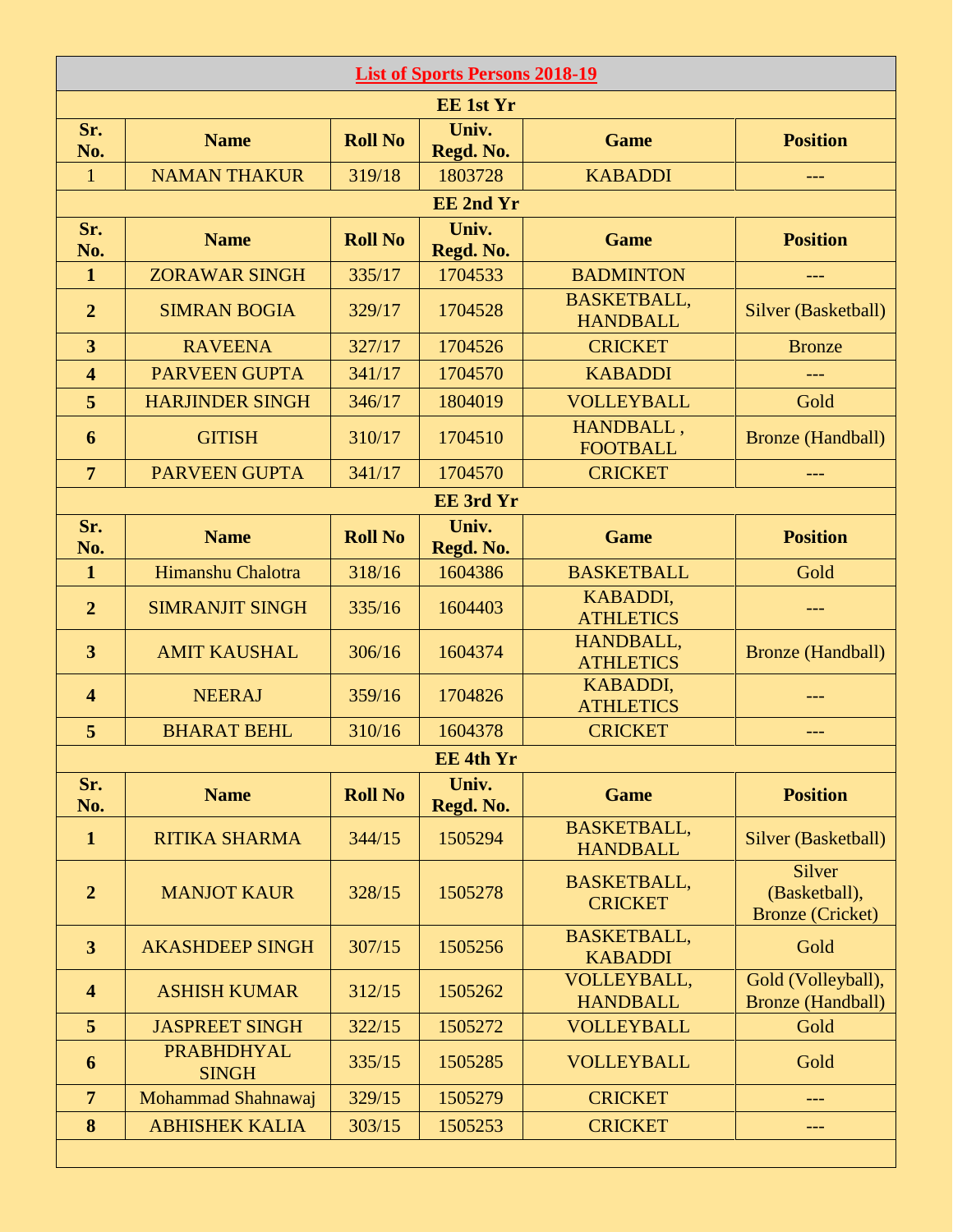| <b>List of Sports Persons 2017-18</b> |                                    |                |                    |                                |                          |  |
|---------------------------------------|------------------------------------|----------------|--------------------|--------------------------------|--------------------------|--|
| <b>EE 1st Yr</b>                      |                                    |                |                    |                                |                          |  |
| Sr.<br>No.                            | <b>Name</b>                        | <b>Roll No</b> | Univ.<br>Regd. No. | <b>Game</b>                    | <b>Position</b>          |  |
| $\mathbf{1}$                          | <b>ZORAWAR SINGH</b>               | 335/17         | 1704533            | <b>BADMINTON</b>               | Gold                     |  |
| $\overline{2}$                        | <b>SIMRAN BOGIA</b>                | 329/17         | 1704528            | <b>CRICKET, HANDBALL</b>       | <b>Bronze</b> (Cricket)  |  |
| $\overline{\mathbf{3}}$               | <b>RAVEENA</b>                     | 327/17         | 1704526            | <b>CRICKET</b>                 | <b>Bronze</b>            |  |
| $\overline{\mathbf{4}}$               | <b>PARVEEN GUPTA</b>               | 341/17         | 1704570            | <b>CRICKET</b>                 | <b>Bronze</b>            |  |
| 5                                     | <b>GITISH</b>                      | 310/17         | 1704510            | HANDBALL,<br><b>FOOTBALL</b>   | <b>Bronze</b> (Handball) |  |
|                                       |                                    |                | <b>EE 2nd Yr</b>   |                                |                          |  |
| Sr.<br>No.                            | <b>Name</b>                        | <b>Roll No</b> | Univ.<br>Regd. No. | <b>Game</b>                    | <b>Position</b>          |  |
| $\mathbf{1}$                          | <b>HIMANSHU</b><br><b>CHALOTRA</b> | 318/16         | 1604386            | <b>BASKETBALL</b>              | ---                      |  |
| $\overline{2}$                        | <b>AMIT KAUSHAL</b>                | 306/16         | 1604374            | HANDBALL,<br><b>ATHLETICS</b>  | <b>Bronze</b>            |  |
| $\overline{\mathbf{3}}$               | <b>BHARAT BEHL</b>                 | 310/16         | 1604378            | <b>CRICKET</b>                 | <b>Bronze</b>            |  |
| $\overline{\mathbf{4}}$               | <b>SIMRANJIT SINGH</b>             | 335/16         | 1604403            | <b>BASKETBALL</b>              | ---                      |  |
| <b>EE</b> 3rd Yr                      |                                    |                |                    |                                |                          |  |
| Sr.<br>No.                            | <b>Name</b>                        | <b>Roll No</b> | Univ.<br>Regd. No. | <b>Game</b>                    | <b>Position</b>          |  |
| $\mathbf{1}$                          | <b>AKASHDEEP SINGH</b>             | 307/15         | 1505256            | <b>BASKETBALL, KABAD</b><br>DI | ---                      |  |
| $\overline{2}$                        | <b>ASHISH KUMAR</b>                | 312/15         | 1505262            | <b>HANDBALL</b>                | <b>Bronze</b>            |  |
| 3                                     | Mohammad Shahnawaj                 | 329/15         | 1505279            | <b>CRICKET</b>                 | <b>Bronze</b>            |  |
| $\overline{\mathbf{4}}$               | <b>ABHISHEK KALIA</b>              | 303/15         | 1505253            | <b>CRICKET</b>                 | <b>Bronze</b>            |  |
| 5                                     | <b>AAYUSH MISHRA</b>               | 302/15         | 1505252            | <b>CRICKET</b>                 | <b>Bronze</b>            |  |
|                                       |                                    |                | <b>EE 4th Yr</b>   |                                |                          |  |
| Sr.<br>No.                            | <b>Name</b>                        | <b>Roll No</b> | Univ.<br>Regd. No. | <b>Game</b>                    | <b>Position</b>          |  |
| $\mathbf{1}$                          | <b>MRIDUL</b>                      | 332/14         | 1408492            | <b>Badminton</b>               | Gold                     |  |
| $\overline{2}$                        | YASH BAJAJ                         | 359/14         | 1408519            | <b>Badminton</b>               | Gold                     |  |
| $\overline{\mathbf{3}}$               | <b>ROHIT KUMAR</b>                 | 346/14         | 1408506            | Handball                       | <b>Bronze</b>            |  |
| $\overline{\mathbf{4}}$               | <b>ABHISHEK BHAGAT</b>             | 303/14         | 1408461            | Handball                       | <b>Bronze</b>            |  |
| 5                                     | <b>RISHABH KALYAN</b>              | 344/14         | 1408504            | <b>TABLE-TENNIS</b>            | Gold                     |  |
| 6                                     | <b>MANDEEP SINGH</b>               | 361/14         | 1455476            | FOOTBALL,<br><b>BASKETBALL</b> | ---                      |  |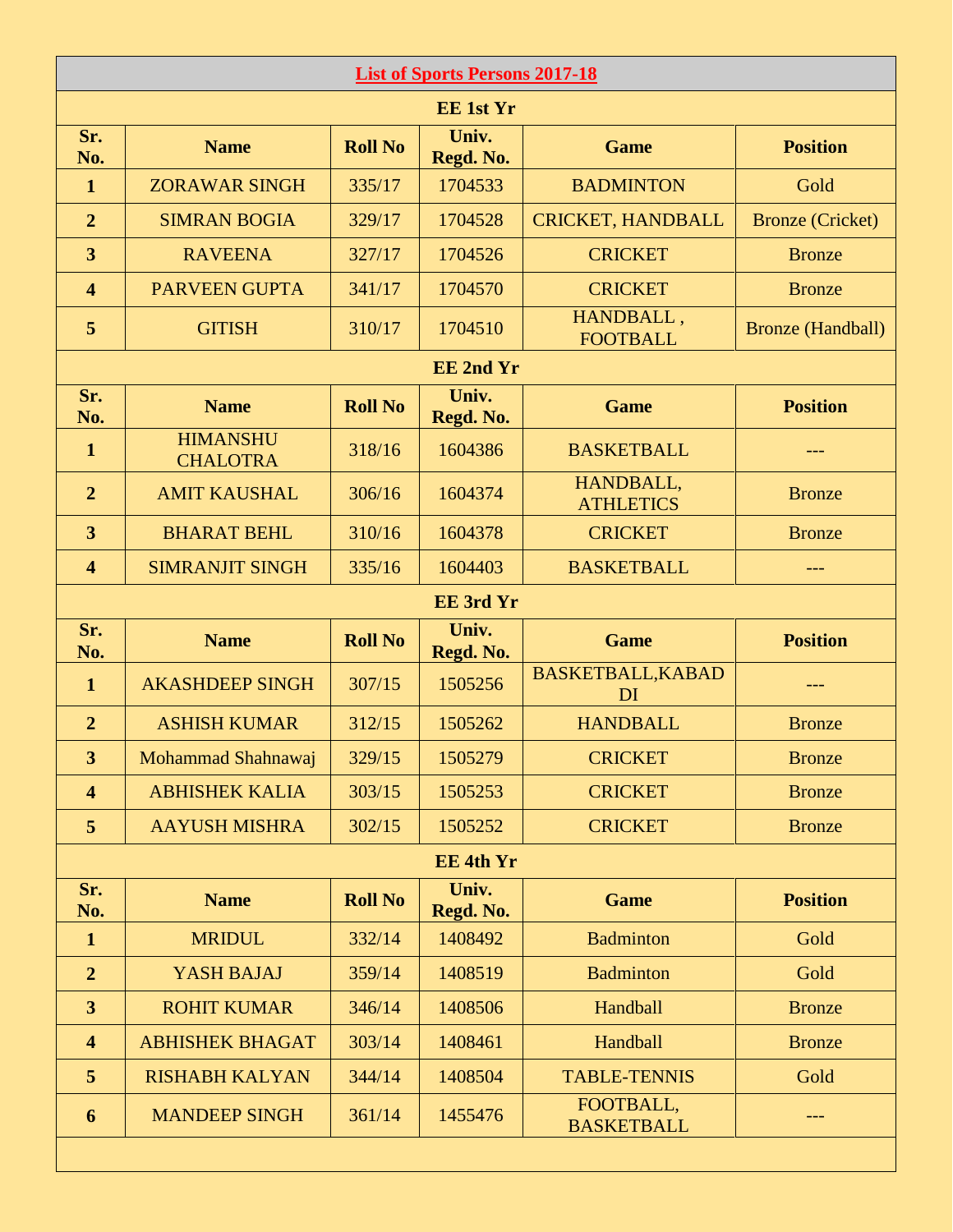| <b>List of Sports Persons 2016-17</b> |                                    |                |                    |                                |                               |  |
|---------------------------------------|------------------------------------|----------------|--------------------|--------------------------------|-------------------------------|--|
| <b>EE 1st Yr</b>                      |                                    |                |                    |                                |                               |  |
| Sr.<br>No.                            | <b>Name</b>                        | <b>Roll No</b> | Univ.<br>Regd. No. | <b>Game</b>                    | <b>Position</b>               |  |
| $\mathbf{1}$                          | <b>HIMANSHU</b><br><b>CHALOTRA</b> | 318/16         | 1604386            | <b>BASKETBALL</b>              | <b>Bronze</b>                 |  |
| $\overline{2}$                        | <b>BHARAT BEHL</b>                 | 310/16         | 1604378            | <b>CRICKET</b>                 | ---                           |  |
| <b>EE 2nd Yr</b>                      |                                    |                |                    |                                |                               |  |
| Sr.<br>No.                            | <b>Name</b>                        | <b>Roll No</b> | Univ.<br>Regd. No. | <b>Game</b>                    | <b>Position</b>               |  |
| $\mathbf{1}$                          | <b>AKASHDEEP SINGH</b>             | 307/15         | 1505256            | <b>BASKETBALL</b>              | <b>Bronze</b>                 |  |
| $\overline{2}$                        | <b>ASHISH KUMAR</b>                | 312/15         | 1505262            | <b>HANDBALL</b>                | <b>Bronze</b>                 |  |
| $\overline{\mathbf{3}}$               | Mohammad Shahnawaj                 | 329/15         | 1505279            | <b>CRICKET</b>                 | ---                           |  |
| $\overline{\mathbf{4}}$               | <b>ABHISHEK KALIA</b>              | 303/15         | 1505253            | <b>CRICKET</b>                 | ---                           |  |
| 5                                     | <b>AAYUSH MISHRA</b>               | 302/15         | 1505252            | <b>CRICKET</b>                 |                               |  |
| 6                                     | <b>RITIKA SHARMA</b>               | 344/15         | 1505294            | <b>BASKETBALL</b>              |                               |  |
| $\overline{7}$                        | <b>RAHUL THAKUR</b>                | 341/15         | 1505291            | <b>FOOTBALL</b>                | ---                           |  |
| <b>EE</b> 3rd Yr                      |                                    |                |                    |                                |                               |  |
| Sr.<br>No.                            | <b>Name</b>                        | <b>Roll No</b> | Univ.<br>Regd. No. | <b>Game</b>                    | <b>Position</b>               |  |
| $\mathbf{1}$                          | <b>RAJANDEEP KAUR</b>              | 363/14         | 1408612            | <b>HANDBALL</b>                | ---                           |  |
| $\overline{2}$                        | YASH BAJAJ                         | 359/14         | 1408519            | <b>Badminton</b>               | Gold                          |  |
| $\overline{\mathbf{3}}$               | <b>ROHIT KUMAR</b>                 | 346/14         | 1408506            | <b>HANDBALL</b>                | <b>Bronze</b>                 |  |
| $\overline{\mathbf{4}}$               | <b>ABHISHEK BHAGAT</b>             | 303/14         | 1408461            | <b>HANDBALL</b>                | <b>Bronze</b>                 |  |
| 5                                     | <b>RISHABH KALYAN</b>              | 344/14         | 1408504            | <b>TABLE-TENNIS</b>            | Gold                          |  |
| 6                                     | <b>MANDEEP SINGH</b>               | 361/14         | 1455476            | FOOTBALL,<br><b>BASKETBALL</b> | <b>Bronze</b><br>(Basketball) |  |
| <b>EE 4th Yr</b>                      |                                    |                |                    |                                |                               |  |
| Sr.<br>No.                            | <b>Name</b>                        | <b>Roll No</b> | Univ.<br>Regd. No. | <b>Game</b>                    | <b>Position</b>               |  |
| $\mathbf{1}$                          | <b>HIMANSHU</b><br><b>KHULLAR</b>  | 368/13         | 1408527            | <b>CRICKET</b>                 | ---                           |  |
| $\overline{2}$                        | <b>JASMEET SINGH</b>               | 324/13         | 1308517            | <b>CHESS</b>                   | Gold                          |  |
|                                       |                                    |                |                    |                                |                               |  |